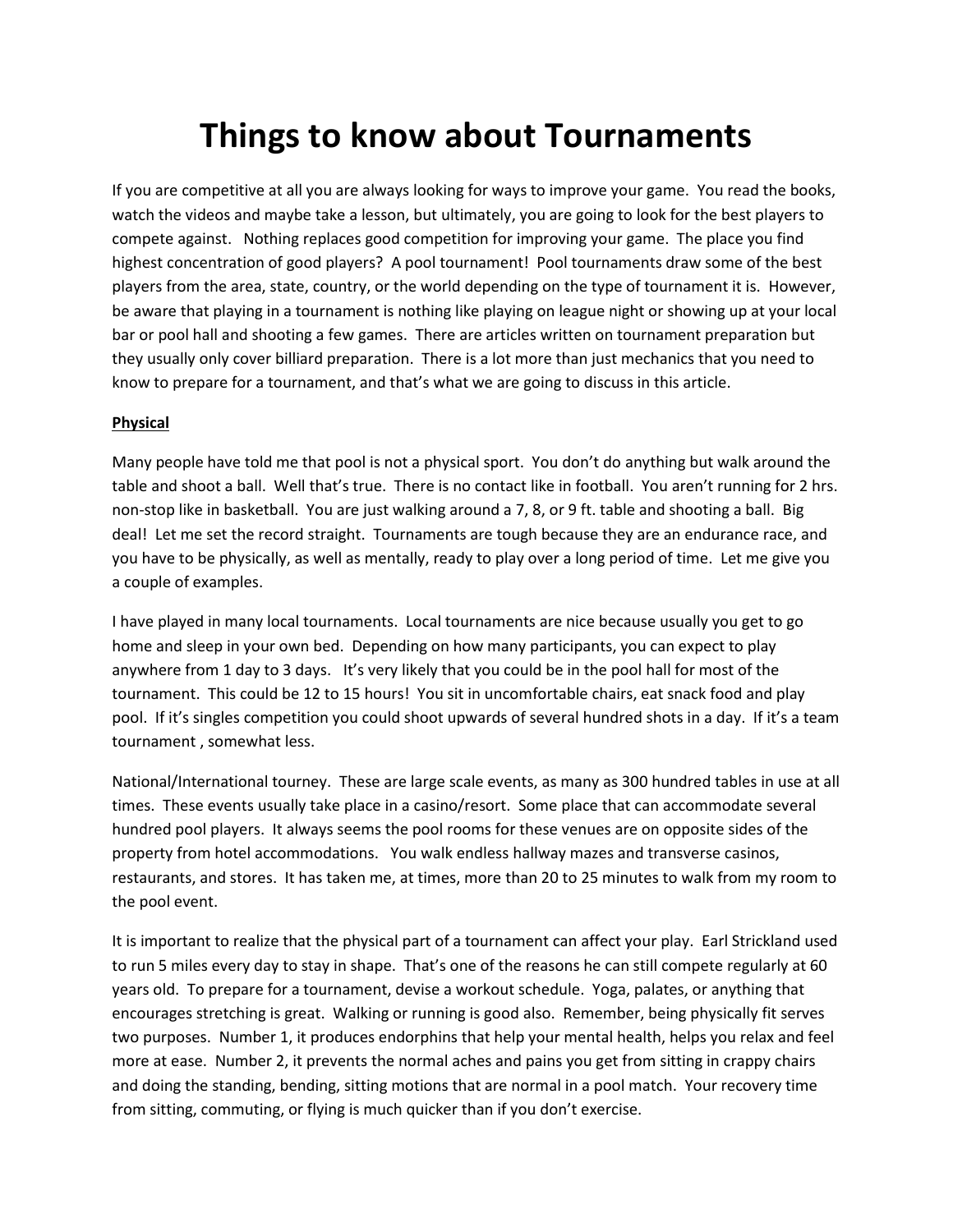## **Comfort**

The atmosphere in a tournament is unique. It will be crowded. Air conditioning might not be working, or working too well. There might not be enough chairs to sit in. A good pair of comfortable shoes is essential. You might be standing for a long time. Make sure your feet are taken care of. Know the rules for dress codes at that tournament. Some leagues don't allow open toed shoes. Some don't allow jeans or hats. If you wear a short sleeve T shirt or polo shirt, think about taking along a light jacket or cover up to keep your arms warm. Maybe even take an extra shirt with you. Sometimes a shirt can start to smell as the day goes on and a fresh shirt might make you less self-conscious. Also, I tend to wear cargo pants when I play. These are comfortable and they give me lots of pockets to carry cell phones, snacks, a drink, and pool essentials. However, sometimes it is uncomfortable to play with all that stuff dangling from your waist. Empty your pockets of the excess when you go to your table. Turn your phone off or silence it. Be prepared, but be comfortable.

#### **Know your location**

Before your match get familiar with your location. Know where the food and drinks are. If there is something particular you want, know where to get it or bring it with you. Some tournaments require you to pay for the tables. Know where to get the change. Become familiar with the locations of the tables. Big tournaments can be spread throughout the hotel. Be aware of where they are. Know the process for getting your match paper work and where it goes when you are completed. Some tournaments have a phone app that lets you know your times. Others require you to access a computer or look at a posted board to find your match.

Speaking about food. Restaurants and stores at a Casino/Resort can sometimes be very high priced. If you are staying for an extended time learn where some local restaurants are and how hard it would be to get there. Also stop at a local grocery and stock up on essentials. Keep them in your room.

Many resorts offer a pool, spa, fitness center. Learn where those are. Fitness doesn't stop while you are at the tournament. It's important to keep as much of your regiment as you can. Not only for good health but because it allow your mind to unwind and prepare for the next battle. One of the things that happens in tournament play is we produce adrenaline. The further we go in a tournament, the more we seem to produce. I've gone to my room at 1 AM after a match and not been able to relax and sleep for 2hrs. Relax in the hot tub, swim a few laps, or run 20 minutes on the treadmill. It does wonders for getting rid of adrenaline.

## **Know your opponent**

No I'm not saying do a background check or troll him/her on the internet. Introduce yourself. Find out where they are from. Becoming more familiar with your opponent makes you more at ease. In a handicapped tournament you'll be playing someone of a similar handicap. But…..remember why we chose to be in a tournament. We wanted to play better players. The players you meet will be the best of that handicap. And…..all handicaps are not equal. Let me explain. In a city like Detroit or Chicago, you have a high density of players and therefore also have a higher density of quality players. This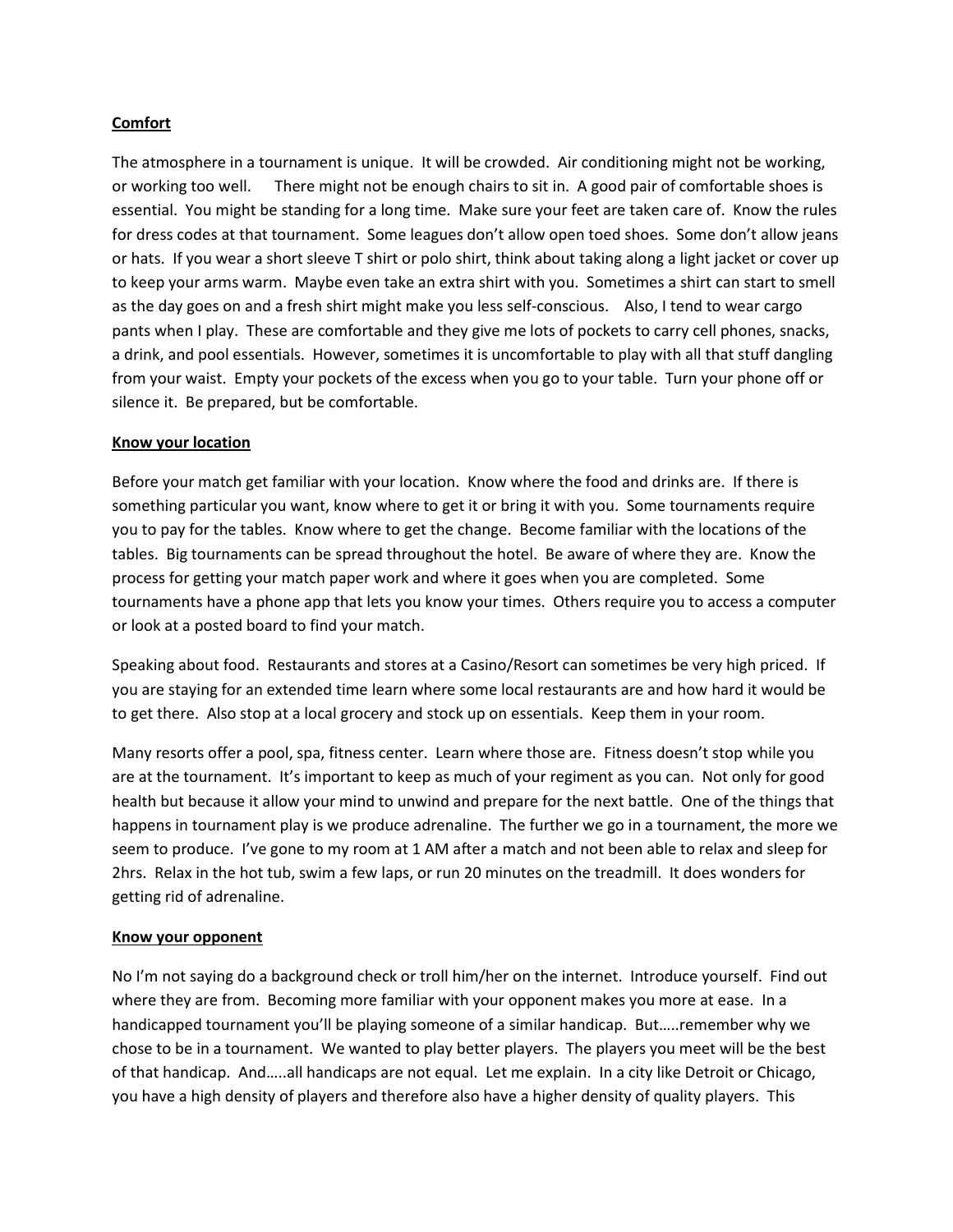skews their handicap system somewhat. A person a high skill level in a rural county might have a lower handicap in a bigger city. Just due to the volume of players.

So, getting back on track, talk to your opponent. What I've found out is that almost every one of the people I have faced was there for the same reason I was. To play the most competitive people, and challenge themselves. The unexpected result was in almost every case, after the match, a short conversation ensued discussing things that happened and a friendship resulted. Segway alert….To emphasis this, I played a tournament several years ago and won a match against my opponent. He went through the losers bracket and came up against another player I had beaten. We discussed the match and he ended up taking second place in the tournament. I took third…grumble, grumble. That's a story for a different time. Anyway, I was playing in Las Vegas and ran into him in an elevator. He remembered our match and the tournament and invited me to have breakfast with him. We had a great conversation. This kind of thing happens a lot.

## **Mentally Prepare**

It's easy to become overwhelmed at the size of these tournaments. Learn as much about the tournament as you can beforehand. Talk to people who have been there or similar tournaments. Try to get all your questions answered before you go. Then you can concentrate on just the pool. Also, in every tournament there are people there that run it and are more than happy to answer questions. Find out who they are and don't be afraid to ask questions or let them know if you have a problem.

I've asked this in other articles. What is the difference between a 7 ft. valley table in Grand Rapids Michigan and a 7 ft. valley table in Las Vegas? Absolutely nothing! It measures exactly the same. The pockets are the same. The rails might have a little more or little less bounce. But basically, it's the same. What about the pool balls? My guess is that they still measure 2  $\frac{1}{2}$  in diameter and are in better shape than what you are used to playing with. So why should it matter where we play? Answer. It shouldn't. We won't go into a big left brain right brain scenario but essentially, our right brain wants us to take in all the distractions and tell us those tournament tables are bad and we will not be able to play well. That is why we do all of the other things in this article. To convince ourselves that there is nothing different about where we are playing. The more comfortable we are going into a tournament the easier it will be.

One thing I do, wherever I play, is to take the cue ball, (the cue ball is always free. Sometimes you have to pay for the balls.), set it on the spot and shoot it at the center diamond on the far rail. A simple stroke drill. My intent is to bring the cue ball back and hit the tip of my cue. This forces me to hit straight and not jump up. I do this for about 5 strokes. Then I do the same thing at lag speed. 5 times. Then lag speed plus half the table. 5 times. Then lag speed plus one table length. That gets me hitting center ball, getting my speed down and instills muscle memory. If I'm nervous or stroking bad it's readily apparent and easily correctible. It also brings my focus in.

The next thing I like to do if I have time is check the banks. Bank a few shots from corner to corner. Some tables play long, most play short. Learn that before the game. Then bank from the corner to side.